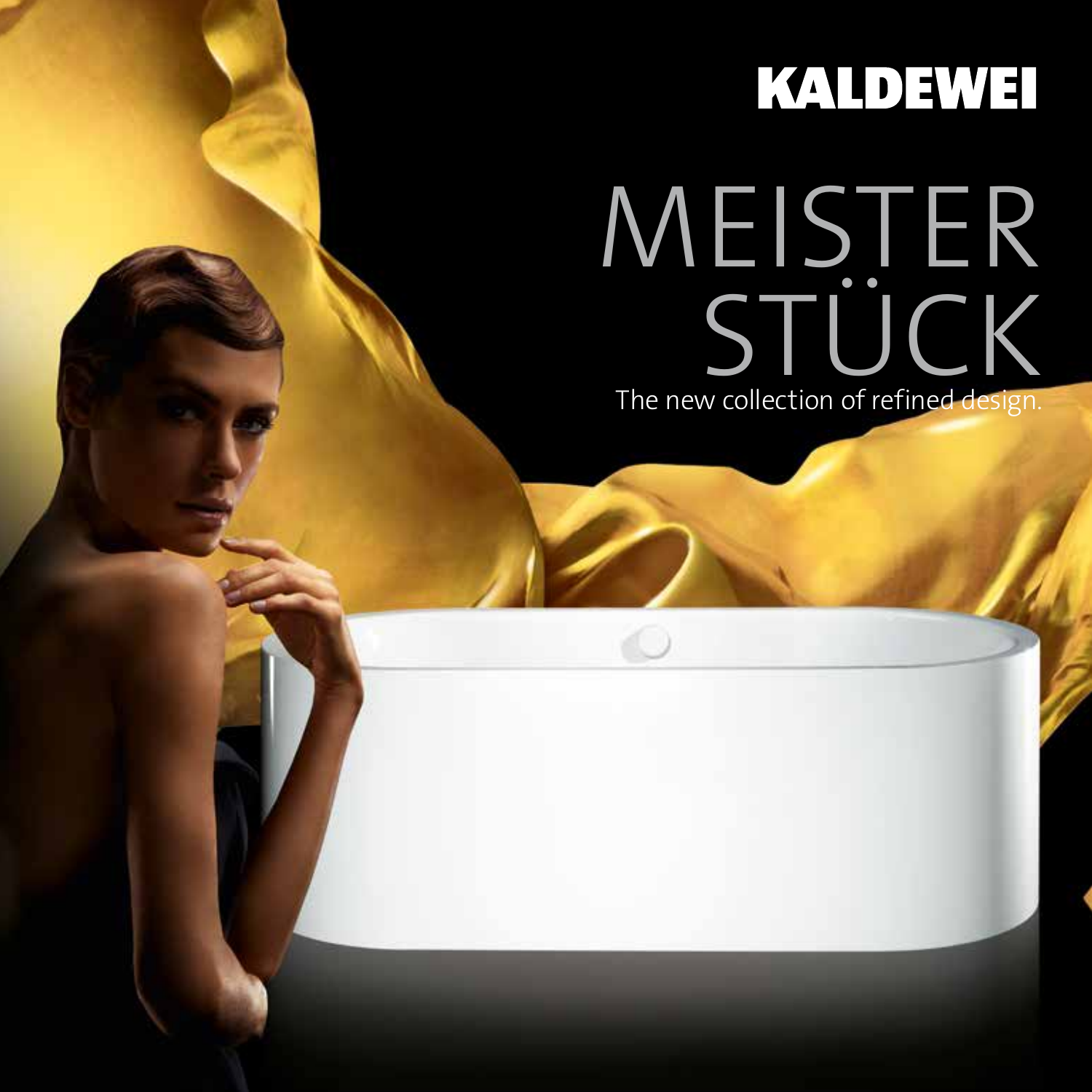### A MASTERPIECE OF ENGINEERING. A MASTERPIECE OF AESTHETICS

Meisterstück Collection - free-standing, seamless and fully enamelled.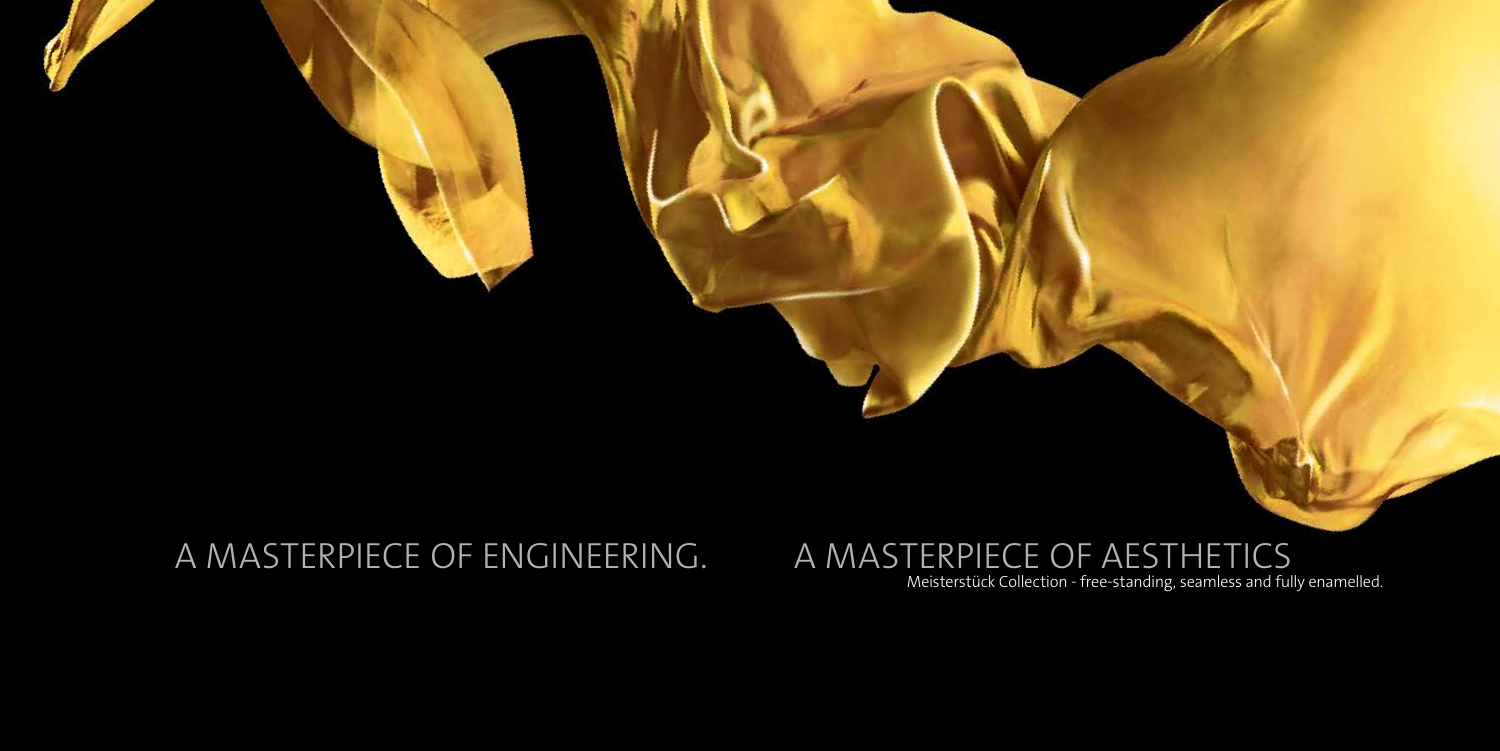Free-standing bath as the ultimate statement for quality and style: perfectly formed, exquisite, seamless. Masterly crafted in superior KALDEWEI steel enamel with a 30-year guarantee. MEISTERSTÜCK CENTRO DUO OVAL

interior<br>innovation<br>award<br>2014 Best of Best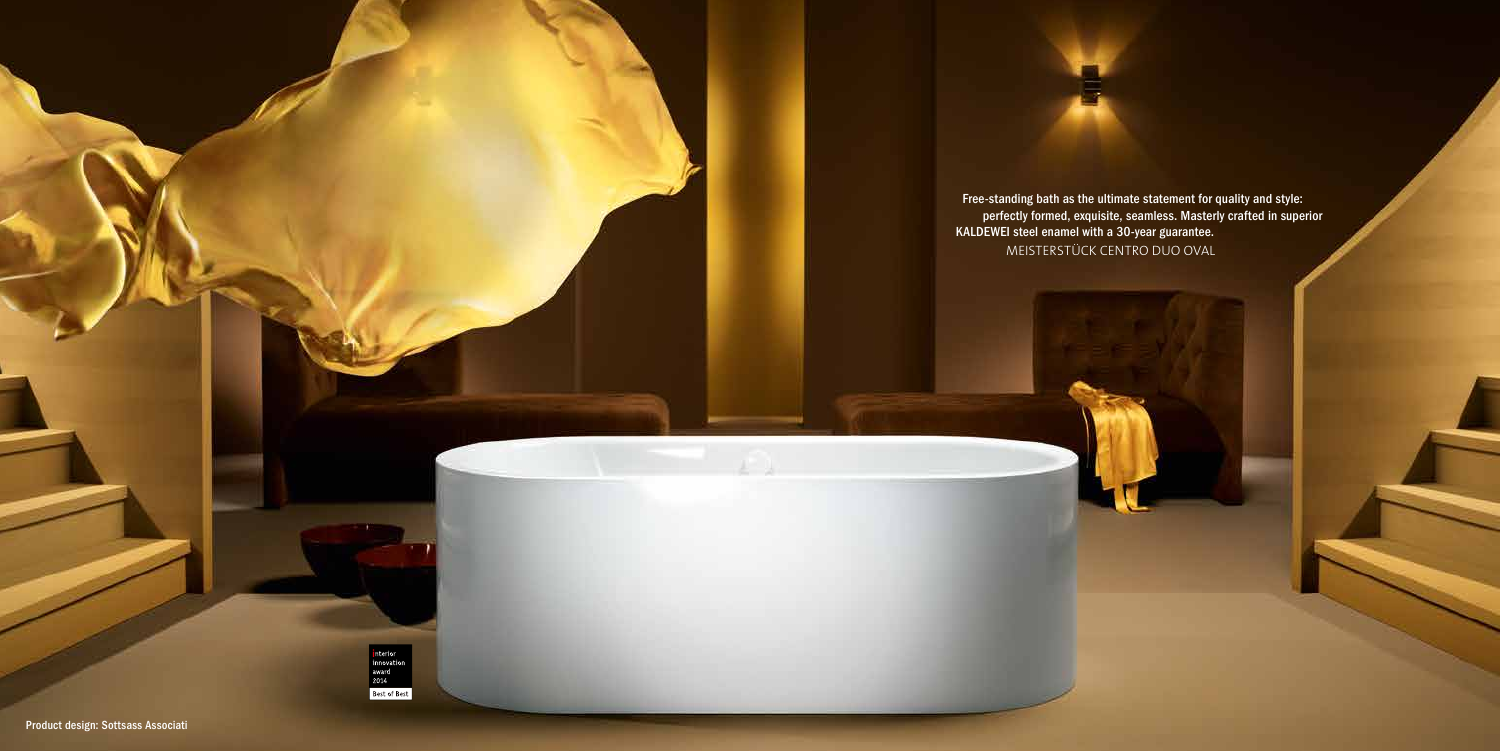The MEISTERSTÜCK design strives for absolute perfection. The outsides are nearly perfectly perpendicular. A masterpiece of engineering and **fine craftsmanship. fine craftsmanship.** DESIGN AND PRECISION EXCELLENCE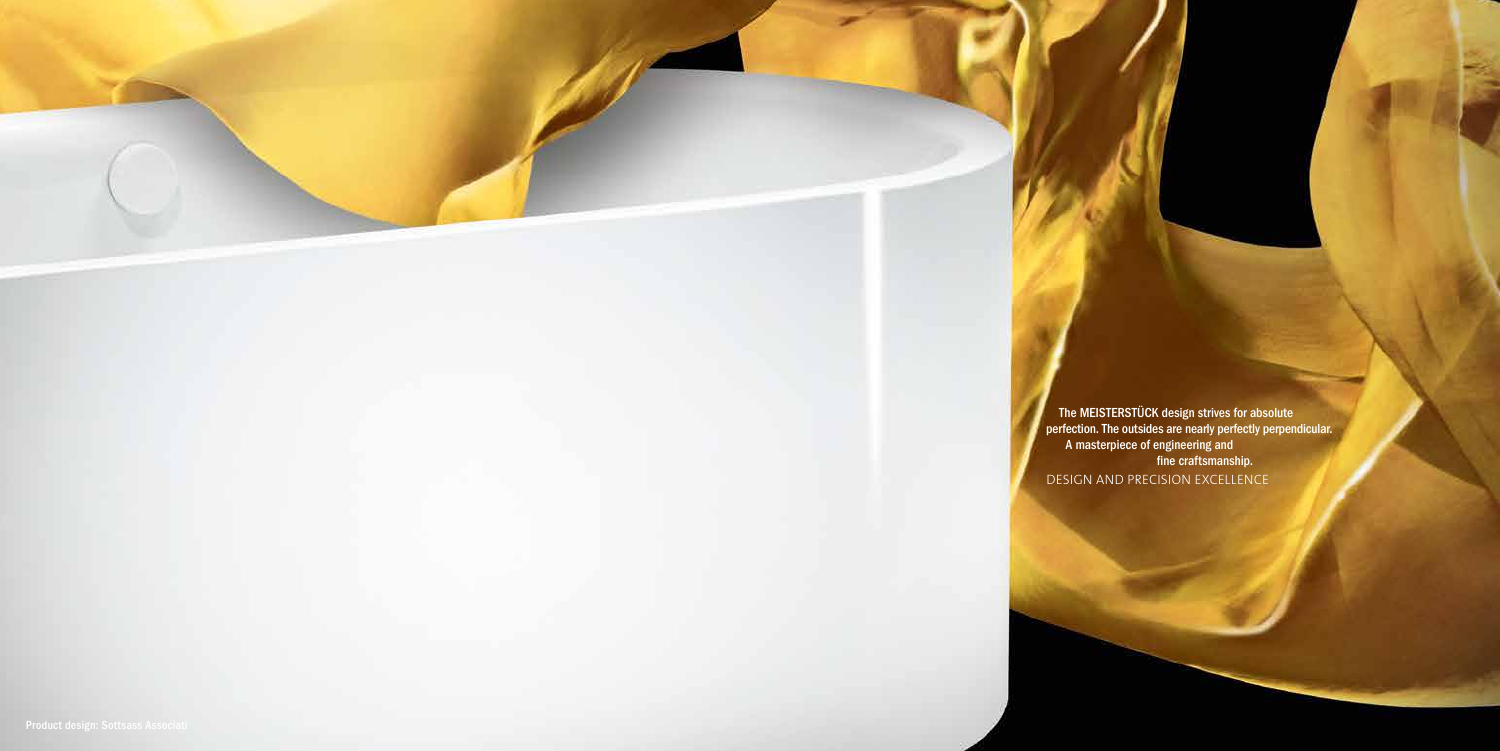Free-Standing bath created for today's leading architects and interior designers: geometric, seamless, aesthetic. A masterpiece of harmony in exclusive KALDEWEI steel enamel with a 30-year guarantee. MEISTERSTÜCK CONODUO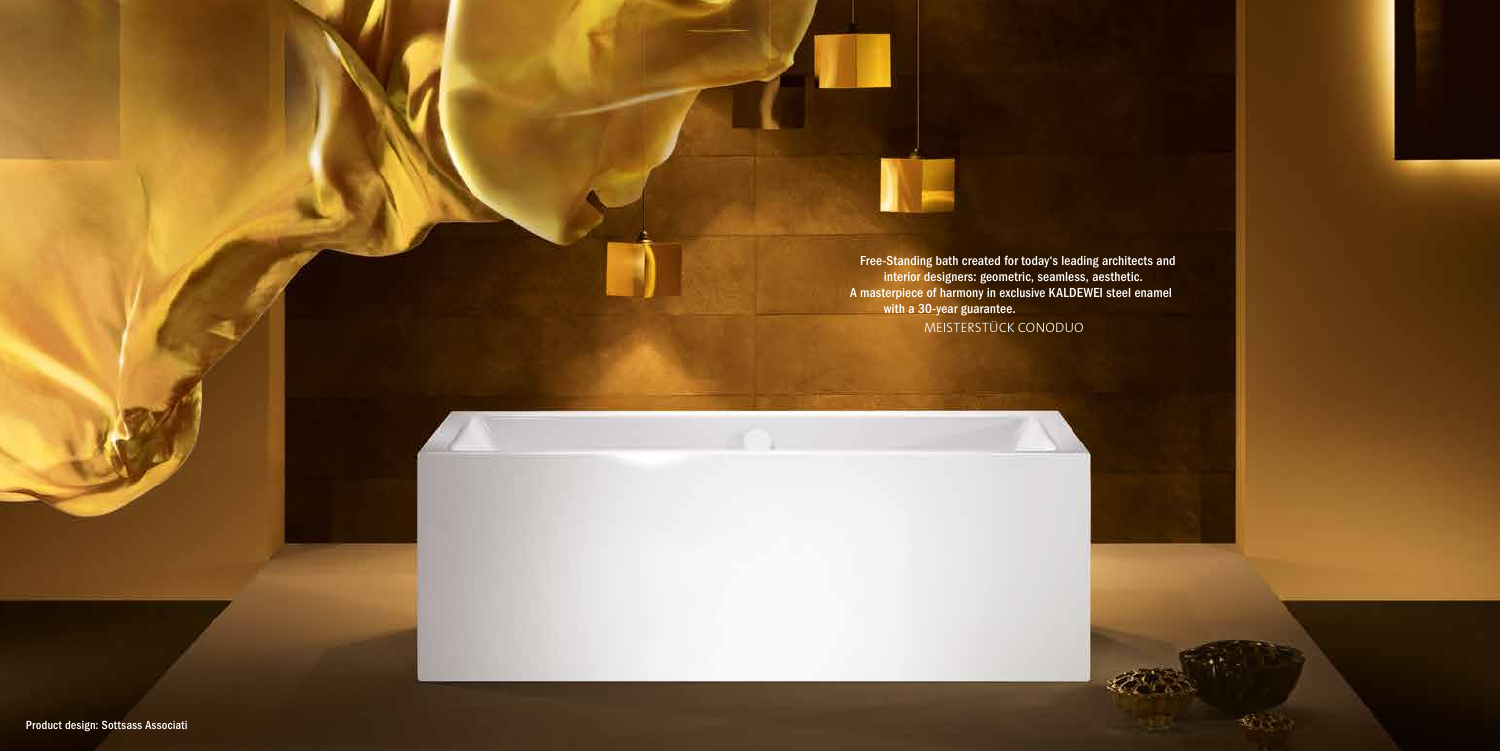**Consistent where ever you look.** The MEISTERSTÜCK Collection is uniformly designed with an enamelled waste cover. FULLY ENAMELLED, PURISTIC, CONTEMPORARY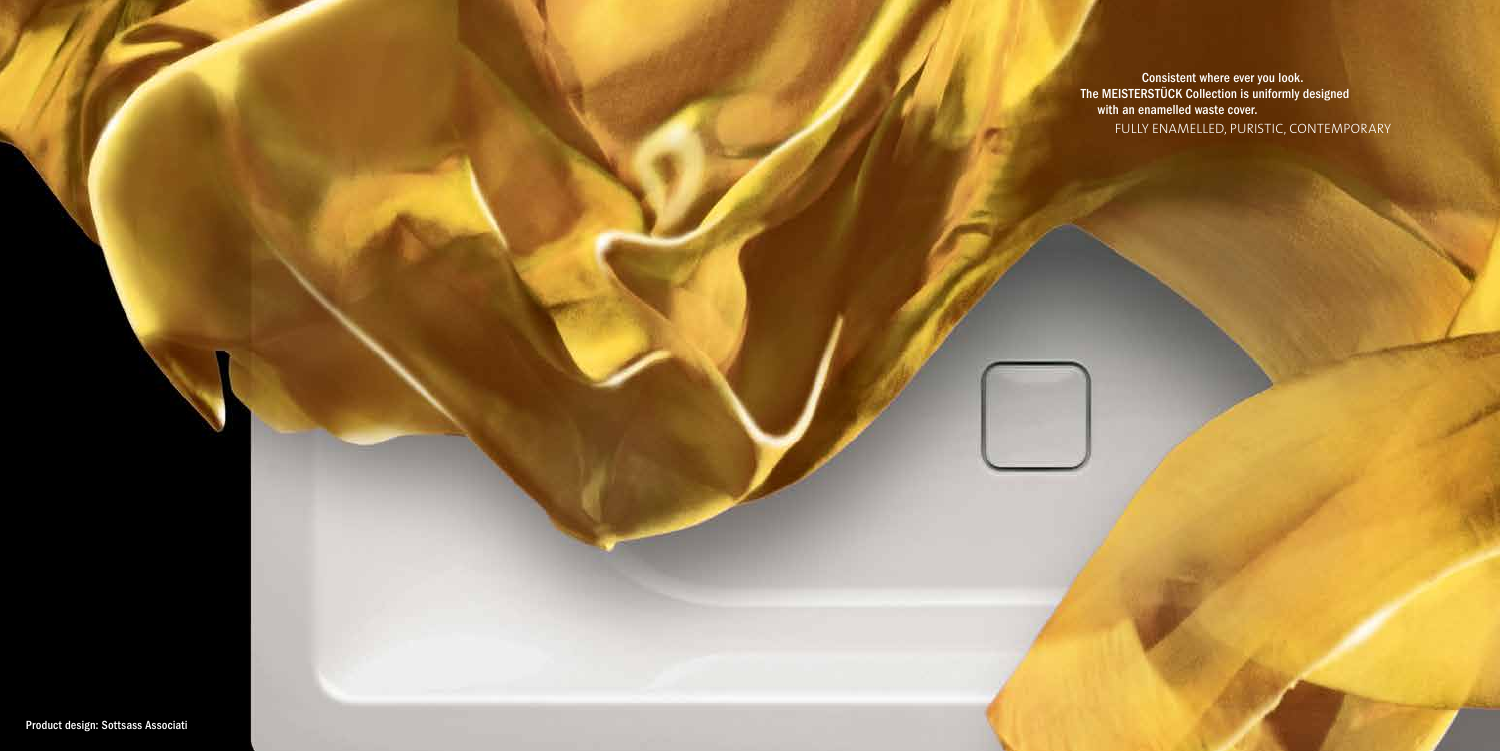Free-standing bath with an exceptionally spacious rim: asymmetric, ergonomic, seamless. A masterpiece made of precious KALDEWEI steel enamel with a 30-year guarantee. MEISTERSTÜCK ASYMMETRIC DUO

 $\overline{C}$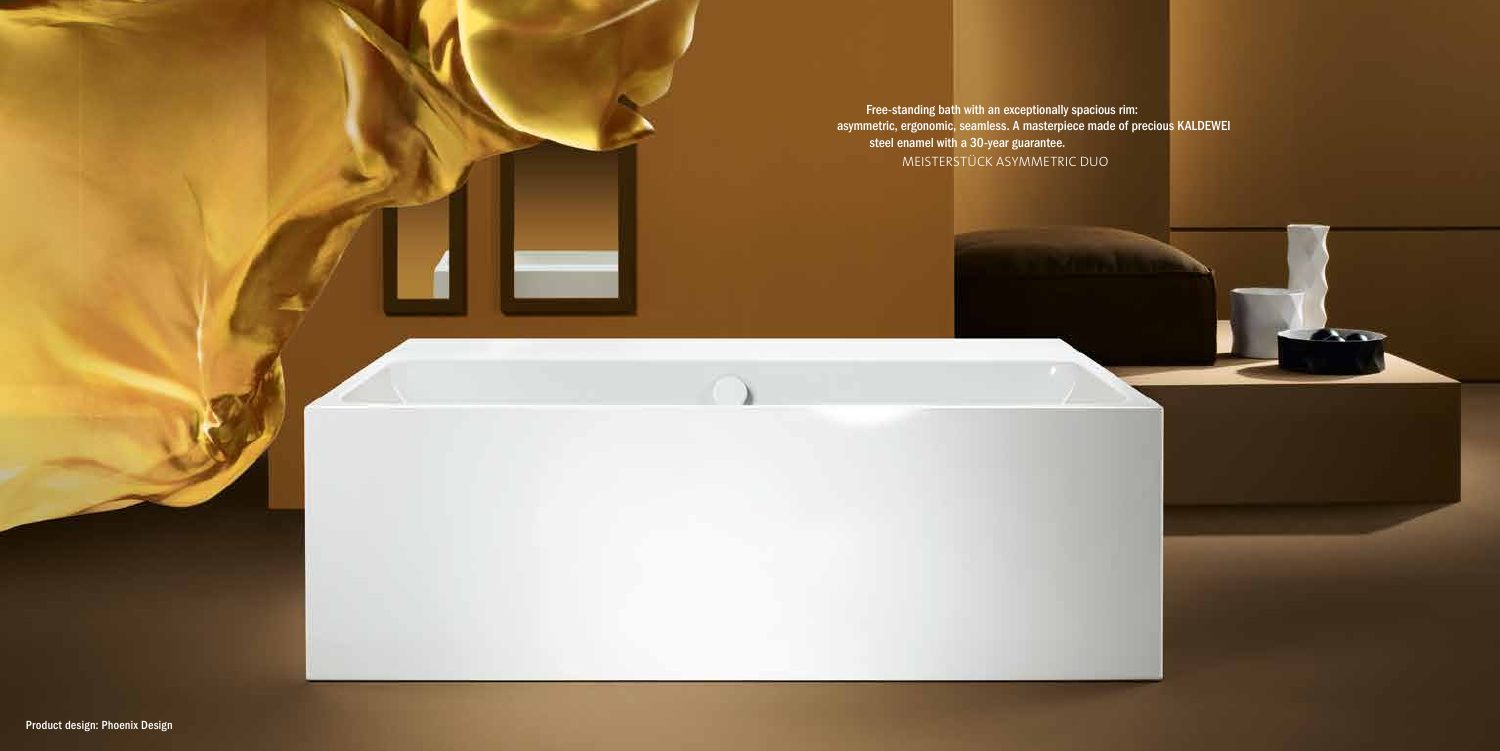**Example 20 Detailed in every detail. The homogeneous design**  is complemented by the enamelled waste control with integrated overflow function. FULLY ENAMELLED, AESTHETIC, ELEGANT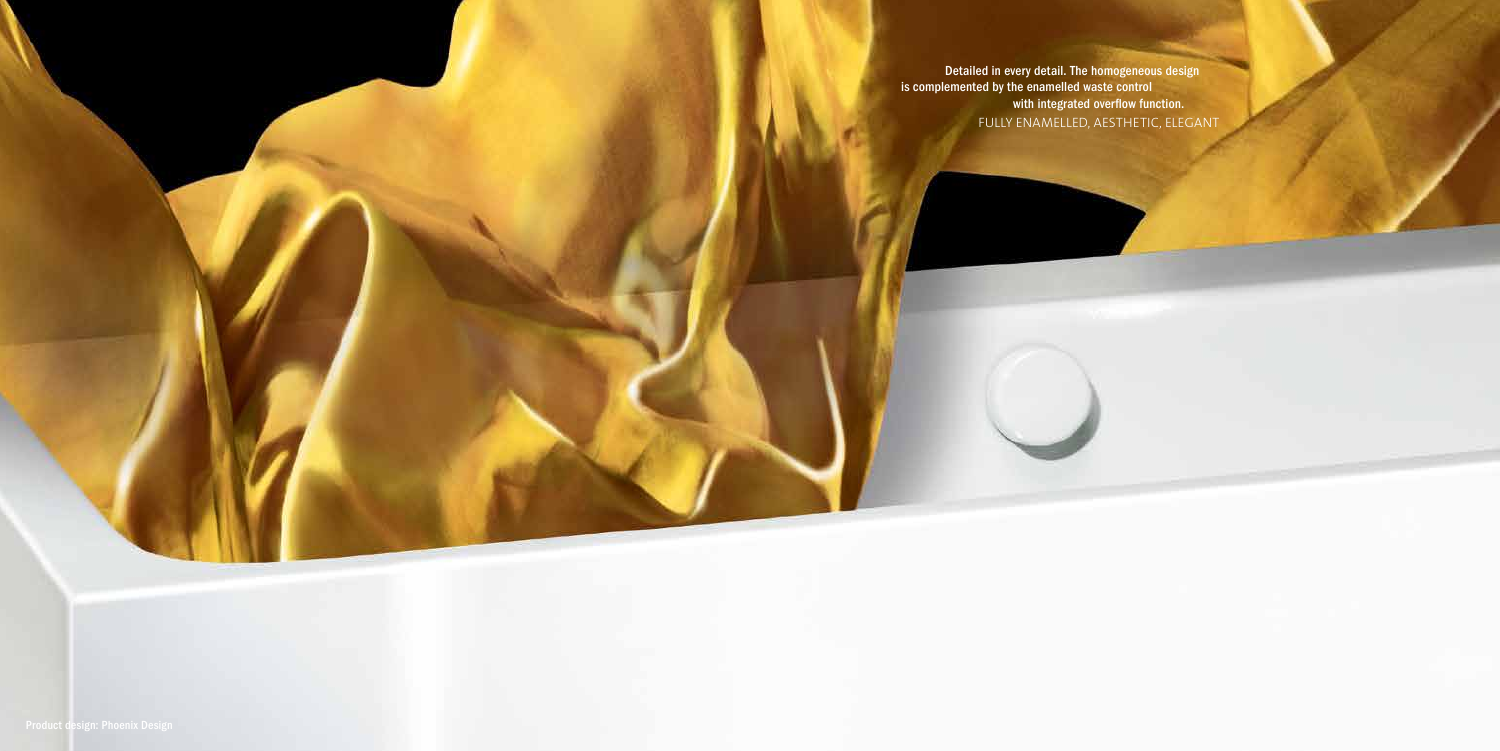Harmoniously integrated. The perfect combination of material and function. KALDEWEI COMFORT SELECT

 $\rightarrow$ 

≋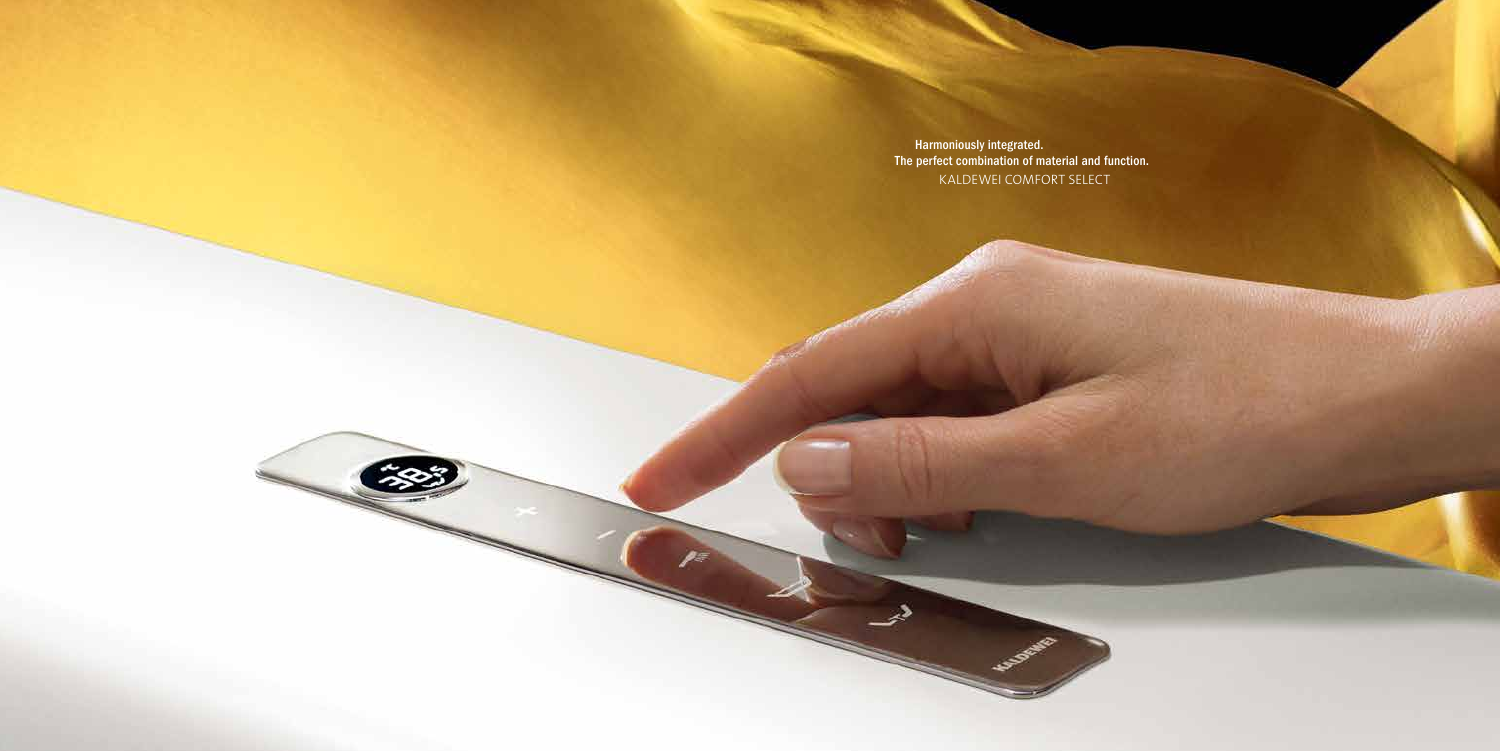### MASTERWORKS OF ENGINEERING Product details.

MEISTERSTÜCK CONODUO Size: 1700 x 750 mm Model no: 1732 Colour: Alpine White Standard: Free-standing Fully enamelled Seamless Enamelled waste cover Enamelled overflow knob KALDEWEI steel enamel 30-year guarantee Special features: COMFORT SELECT SOUND WAVE MEISTERSTÜCK ASYMMETRIC DUO Size: 1700 x 800 mm Model no: 1740 Colour: Alpine White Standard: Free-standing Fully enamelled Seamless Enamelled waste cover Enamelled overflow knob Spacious rim also ideal for taps KALDEWEI steel enamel 30-year guarantee Special features: COMFORT SELECT MEISTERSTÜCK CENTRO DUO OVAL Size: 1700 x 750 mm Model no: 1127 Size: 1800 x 800 mm Model no: 1128 Colour: Alpine White Standard: Free-standing Fully enamelled Seamless Enamelled waste cover Enamelled overflow knob KALDEWEI steel enamel 30-year guarantee Special features: COMFORT SELECT SOUND WAVE

 $\begin{array}{|l|}\n \hline \text{interior} \\
\hline \text{innovation} \\
\text{award} \\
\hline \text{2014}\n \end{array}$ Best of Best SOUND WAVE